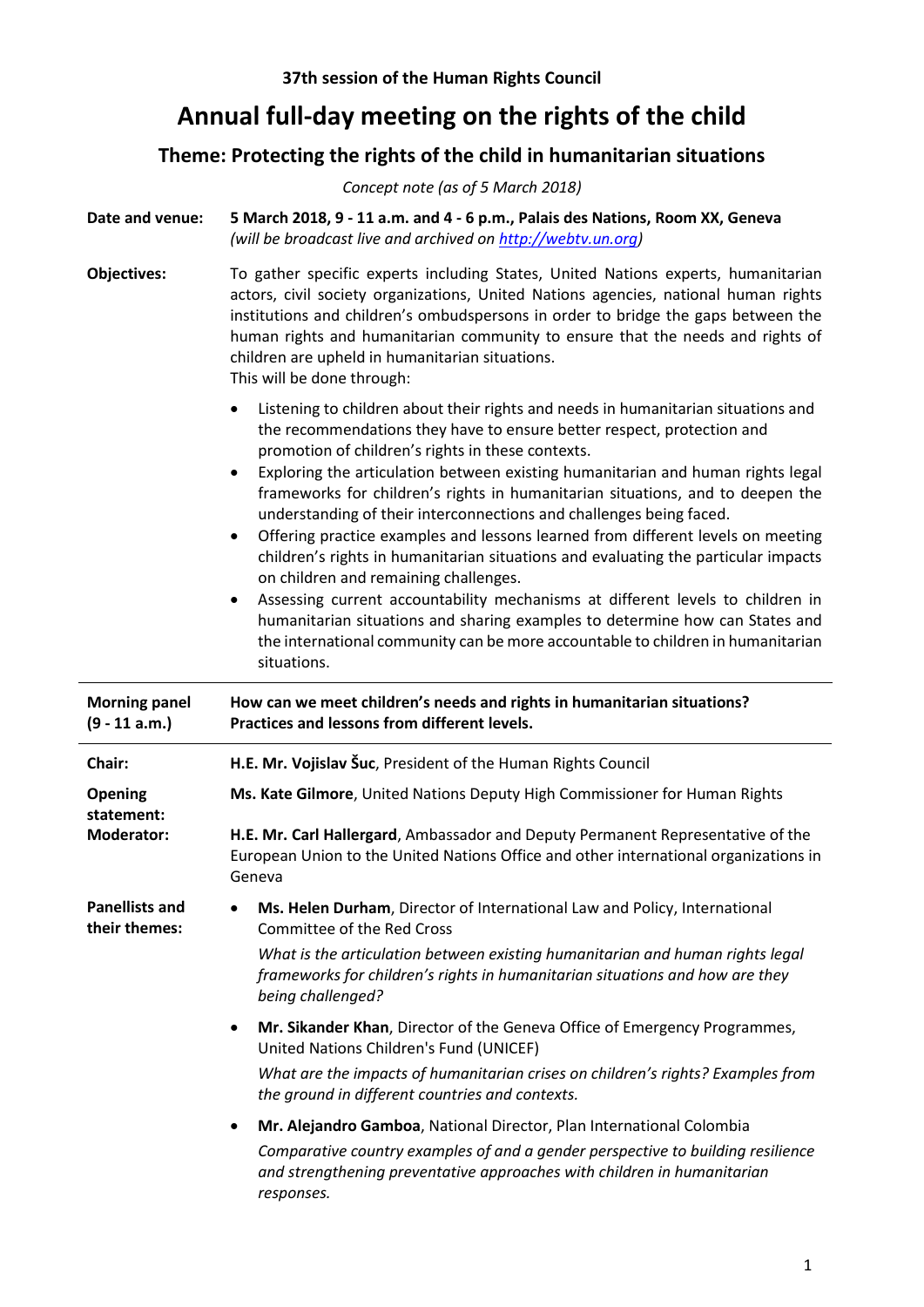**Ms. Monica Ferro**, Director of the Geneva Office of the United Nations Population Fund (UNFPA)

*What are some practices and lessons learned from the work of the United Nations Population Fund in respecting, protecting and promoting the human rights of children in emergencies and in advancing gender equality?*

| Afternoon panel<br>$(4 - 6 p.m.)$      | How can States and the international community be more accountable to children<br>in humanitarian situations?                                                                                                                                                                                                                                                                                                                                                                                                                                                                                                                                                                                                                                   |
|----------------------------------------|-------------------------------------------------------------------------------------------------------------------------------------------------------------------------------------------------------------------------------------------------------------------------------------------------------------------------------------------------------------------------------------------------------------------------------------------------------------------------------------------------------------------------------------------------------------------------------------------------------------------------------------------------------------------------------------------------------------------------------------------------|
| Chair:                                 | H.E. Ms. Marta Maurás, Vice-President and Rapporteur of the Human Rights Council                                                                                                                                                                                                                                                                                                                                                                                                                                                                                                                                                                                                                                                                |
| <b>Moderator:</b>                      | H.E. Mr. Ricardo González Arenas, Ambassador and Permanent Representative of<br>Uruguay to the United Nations Office and other international organizations in<br>Geneva                                                                                                                                                                                                                                                                                                                                                                                                                                                                                                                                                                         |
| <b>Panellists and</b><br>their themes: | Mr. Gehad Madi, Member, Committee on the Rights of the Child                                                                                                                                                                                                                                                                                                                                                                                                                                                                                                                                                                                                                                                                                    |
|                                        | An overview of children's rights in humanitarian situations from the perspective<br>of the Committee on the Rights of the Child and how this treaty body is<br>monitoring the obligations of States to children in humanitarian situations.                                                                                                                                                                                                                                                                                                                                                                                                                                                                                                     |
|                                        | Mr. Nicolas Gérard, Head of the Monitoring and Reporting Team, Office of the<br>$\bullet$<br>Special Representative of the Secretary-General for Children an Armed Conflict                                                                                                                                                                                                                                                                                                                                                                                                                                                                                                                                                                     |
|                                        | Monitoring and reporting on grave violations committed against children from<br>the perspective of the Special Representative mandate.                                                                                                                                                                                                                                                                                                                                                                                                                                                                                                                                                                                                          |
|                                        | Mr. Justin Byworth, Global Lead for Disaster Management, World Vision<br>$\bullet$<br>International                                                                                                                                                                                                                                                                                                                                                                                                                                                                                                                                                                                                                                             |
|                                        | Examples of how civil society is acting to hold States to account in different<br>humanitarian settings and at different levels, including situations of natural<br>disasters, armed conflict and children on the move.                                                                                                                                                                                                                                                                                                                                                                                                                                                                                                                         |
|                                        | Ms. Shahrzad Tadjbakhsh, Deputy Director, Division of International Protection,<br>٠<br>Office of the United Nations High Commissioner for Refugees (UNHCR)                                                                                                                                                                                                                                                                                                                                                                                                                                                                                                                                                                                     |
|                                        | How does UNHCR work at different levels to assist, protect and find solutions for<br>displaced children? Offering examples from different country and humanitarian<br>contexts regarding practices and recommendations to further the rights of<br>children.                                                                                                                                                                                                                                                                                                                                                                                                                                                                                    |
| Outcome:                               | Bridging the gaps between humanitarian and human rights discussions on the rights of<br>children in humanitarian situations, informed, expert knowledge and examples will be<br>shared to provide concrete suggestions on how States and the international<br>community can become more accountable to children in humanitarian situations.                                                                                                                                                                                                                                                                                                                                                                                                     |
| <b>Mandate:</b>                        | In its resolution 7/29 on the rights of the child adopted in March 2008, the Human<br>Rights Council affirmed "its commitment to effectively integrate the rights of the child<br>in its work and that of its mechanisms in a regular, systematic and transparent manner,<br>taking into account specific needs of boys and girls" and "to incorporate into its<br>programme of work sufficient time, at a minimum an annual full-day meeting, to<br>discuss different specific themes on the rights of the child." In this vein and on the<br>basis of its resolution 34/16, the Human Rights Council decided to focus its next annual<br>full-day meeting on the theme of "Protecting the rights of the child in humanitarian<br>situations." |
| Format:                                | The duration of both panel discussions will be strictly limited to two hours each. A<br>maximum of one hour will be set aside for the podium, including the opening<br>statement, moderator comments, if any, panellist presentations, and their responses<br>to questions and concluding remarks. Speaking time limits for the panellists and<br>guests, if any, will be calculated based on the maximum one hour limit for the podium.                                                                                                                                                                                                                                                                                                        |